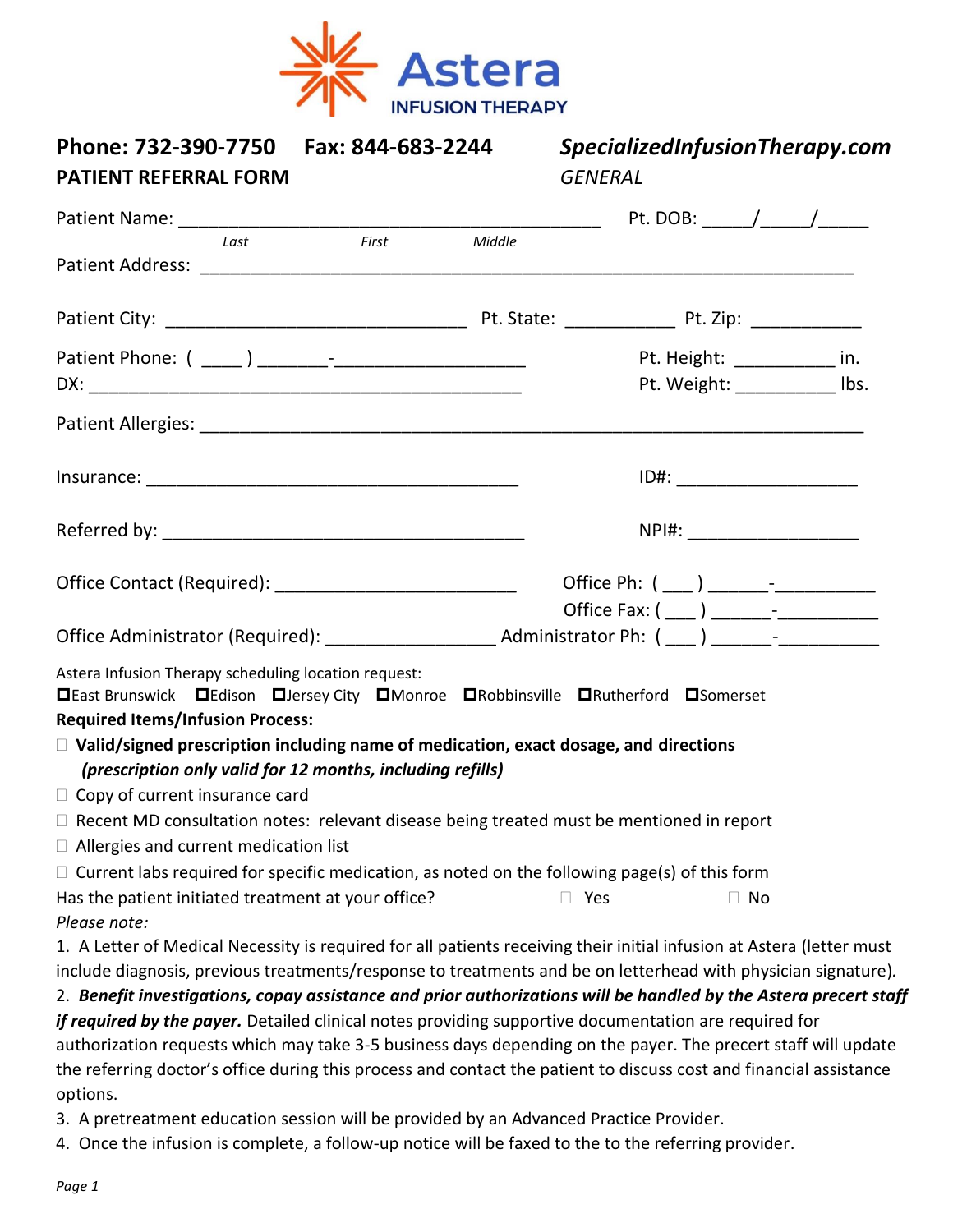| Patient Name: _                     |                                                                                                                                                                                                                                                                                   |       |                                                                                            | DOB: $/$ / |  |
|-------------------------------------|-----------------------------------------------------------------------------------------------------------------------------------------------------------------------------------------------------------------------------------------------------------------------------------|-------|--------------------------------------------------------------------------------------------|------------|--|
|                                     | Last                                                                                                                                                                                                                                                                              | First | Middle                                                                                     |            |  |
| <b>Medication</b><br>$\Box$ Actemra | Please check the box for medication requested, attach required documentation as noted below, and fax all documents to<br>844.683.2244. Once all documentation is received, we will contact your patient to schedule appointment. Thanks!<br>CBC, Lipid Panel, Liver Function, PPD |       | Required Current Lab Results Note: All Labs Must be Completed Within the Previous 6 Months |            |  |
| $\Box$ Benlysta                     | None                                                                                                                                                                                                                                                                              |       |                                                                                            |            |  |
| $\Box$ Boniva                       | CMP, Dexa Scan within 2 years<br>$\Box$ Confirm patient is in good dental health and has no outstanding dental issues                                                                                                                                                             |       |                                                                                            |            |  |
| $\Box$ Cimzia                       | CBC, Hep B Serology (Hep B surface antigen, Hep B surface antibody and Hep B core antibody), PPD                                                                                                                                                                                  |       |                                                                                            |            |  |
| $\Box$ Cingair                      | Peak Flow and Other Pulmonary Function Tests                                                                                                                                                                                                                                      |       |                                                                                            |            |  |
| $\Box$ Cytoxan                      | CBC, CMP, UA                                                                                                                                                                                                                                                                      |       |                                                                                            |            |  |
| $\Box$ Entyvio                      | Liver Function, PPD                                                                                                                                                                                                                                                               |       |                                                                                            |            |  |
| $\Box$ Evenity                      | CMP, Dexa Scan within 2 years                                                                                                                                                                                                                                                     |       | $\Box$ Confirm pt. has not had an MI or stroke within previous year                        |            |  |
| $\Box$ Fasenra                      | Peak Flow and Other Pulmonary Function Tests                                                                                                                                                                                                                                      |       |                                                                                            |            |  |
| $\Box$ IV Iron*                     | Reticulocyte Count, Serum Iron, TIBC, Transferrin Saturation *Feraheme, Ferrlecit, Infed, Injectafer, Venofer                                                                                                                                                                     |       |                                                                                            |            |  |
| $\Box$ IVIG                         | Hematocrit, Hemoglobin, IgG Concentrations, Platelets, Renal Function Tests, Urine Output                                                                                                                                                                                         |       |                                                                                            |            |  |
| $\Box$ Krystexxa                    | G6PD Deficiency, Serum Uric Acid Levels, Confirm Oral Urate Lowering Agent Discontinued                                                                                                                                                                                           |       |                                                                                            |            |  |
| $\Box$ Nucala                       | FEV1, Peak Flow and Other Pulmonary Function Tests                                                                                                                                                                                                                                |       |                                                                                            |            |  |
| $\Box$ Nulojix                      | CBC, EBV Serology, Magnesium, Operative Report, Potassium, PPD                                                                                                                                                                                                                    |       |                                                                                            |            |  |
| $\Box$ Ocrevus                      | CBC, Hep B Serology (Hep B surface antigen, Hep B surface antibody and Hep B core antibody)<br>$\Box$ Confirm No Vaccinations within 4 Weeks of Therapy                                                                                                                           |       |                                                                                            |            |  |
| $\Box$ Orencia                      | Hep B Serology (Hep B surface antigen, Hep B surface antibody and Hep B core antibody), PPD                                                                                                                                                                                       |       |                                                                                            |            |  |
| $\Box$ Prolastin                    | Alpha 1 Proteinase Inhibitor Serum Levels and Lung Function<br>$\Box$ IgA antibodies negative for patient with IgA deficiency                                                                                                                                                     |       |                                                                                            |            |  |
| $\Box$ Prolia                       | CMP, Dexa Scan within 2 years<br>$\Box$ Confirm patient is in good dental health and has no outstanding dental issues                                                                                                                                                             |       |                                                                                            |            |  |
| $\Box$ Radicava                     | None                                                                                                                                                                                                                                                                              |       |                                                                                            |            |  |
| $\Box$ Reclast                      | CMP, Dexa Scan within 2 years<br>$\Box$ Confirm patient is in good dental health and has no outstanding dental issues                                                                                                                                                             |       |                                                                                            |            |  |
| $\Box$ Remicade                     | CBC, Hep B Serology (Hep B surface antigen, Hep B surface antibody and Hep B core antibody),<br>Liver Function, PPD                                                                                                                                                               |       |                                                                                            |            |  |